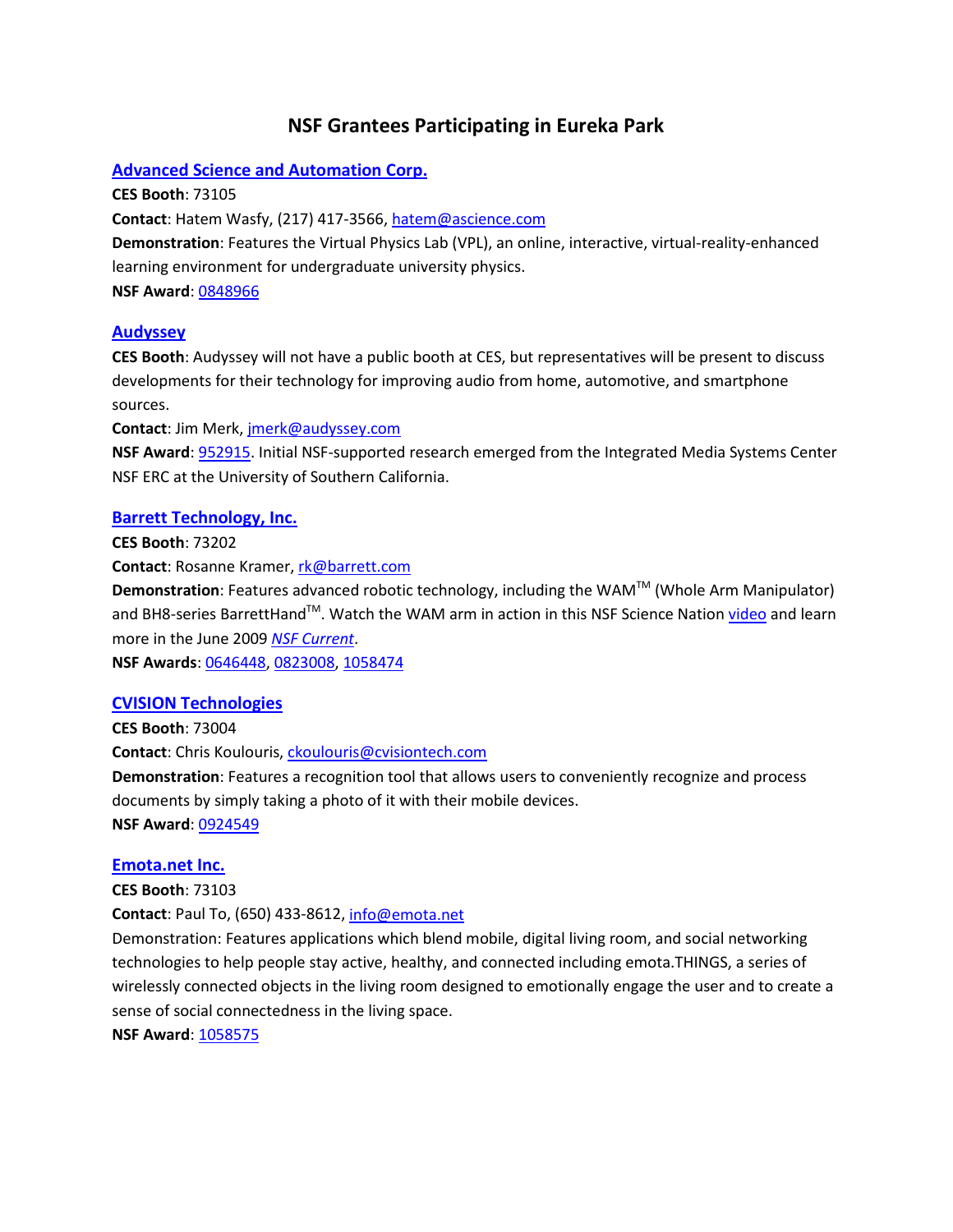#### **[Gamma Dynamics](http://www.nsf.gov/cgi-bin/good-bye?http://www.gammadynamics.net/)**

**CES Booth**: 73304 **Contact**: John Rudolph, (513) 221-6700, [jrudolph@gammadynamics.net](mailto:jrudolph@gammadynamics.net) **Demonstration**: Features electrofluidic display technology for electronic paper applications with uniquely high brightness and optimal readability in both low and high ambient light settings. **NSF Award**[: 1058302](http://nsf.gov/awardsearch/showAward.do?AwardNumber=1058302)

# **[HealthMicro, Inc.](http://www.nsf.gov/cgi-bin/good-bye?http://www.hmicro.com/)**

**CES Booth**: 73005 **Contact**: Yanni Wang, (408) 429-0922[, yanni@hmicro.com](mailto:yanni@hmicro.com) **Demonstration**: Features disposable wireless physiological sensor patches intended to displace today's wired sensors that tether patients to monitoring equipment. **NSF Award**: [0848913](http://nsf.gov/awardsearch/showAward.do?AwardNumber=0848913)

#### **[Innovega, Inc.](http://www.nsf.gov/cgi-bin/good-bye?http://innovega-inc.com/)**

**CES Booth**: 73403 **Contact**: Randall Sprague, (206) 310 4775[, randallsprague@gmail.com](mailto:randallsprague@gmail.com) **Demonstration**: Features unique contact lenses that enable a wearer to see near-to-eye imagery simultaneously with the surrounding environment. **NSF Award[: 1057840](http://nsf.gov/awardsearch/showAward.do?AwardNumber=1057840)** 

#### **[Institute for Disabilities and Research Training, Inc.](http://www.nsf.gov/cgi-bin/good-bye?http://www.idrt.com/)**

**CES Booth**: 73206

Contact: Corinne Vinopol, (301) 942-4326[, corinne@idrt.com](mailto:corinne@idrt.com)

**Demonstration**: Features technologies to assist people who are deaf or hard of hearing, including the AcceleGlove<sup>™</sup>, which uses accelerometers to capture the positions and movements of hand gestures, and the Two-way Gesture Translator system that can translate over 25,000 English words and phrases into American Sign Language graphics and videos.

**NSF Award**[: 0944752](http://nsf.gov/awardsearch/showAward.do?AwardNumber=0944752)

#### **[KWJ Engineering Inc.](http://www.nsf.gov/cgi-bin/good-bye?http://www.kwjengineering.com/)**

**CES Booth**: 73402 **Contact**: Ed Stetter, (510) 405-5911 x 211[, efs@kwjengineering.com](mailto:efs@kwjengineering.com) **Demonstration**: Features screen-printed electrochemical sensors such as a smartphone-based carbon monoxide detector. **NSF Award**[: 1058563](http://nsf.gov/awardsearch/showAward.do?AwardNumber=1058563)

#### **[LectureTools](http://www.nsf.gov/cgi-bin/good-bye?http://www.lecturetools.com/)**

**CES Booth**: 73305 **Contact**: Rich Boys, (734) 719-1660, [richboys@lecturetools.com](mailto:richboys@lecturetools.com) **Demonstration**: Features a soon to be released iPad app that allows students to fully interact with their instructor in class and an iPad tool for instructors that couples wirelessly with the classroom projector. **NSF Award[: 1058560](http://nsf.gov/awardsearch/showAward.do?AwardNumber=1058560)**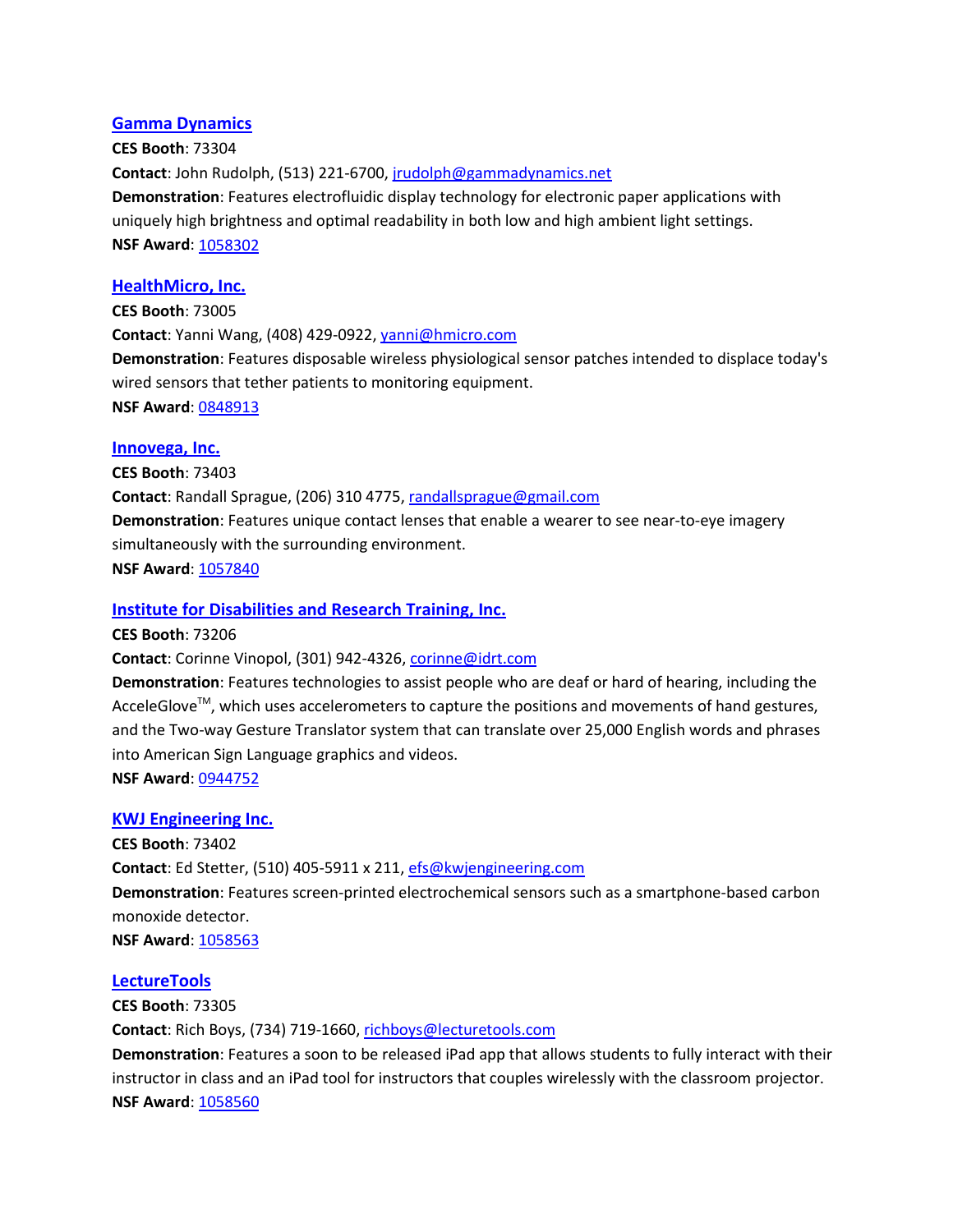#### **[MEDKEN](http://www.nsf.gov/cgi-bin/good-bye?http://www.medken.com/)**

**CES Booth**: 73203 **Contact**: Anny Chou, (773) 395-2780, [anny@medken.com](mailto:anny@medken.com) **Demonstration**: Features TOUCHTM, a software that melds touchscreen technology with on-screen annotation, allowing a physician to identify regions of interest on radiographs and other images and delivering a diagnostic report. **NSF Award**: [1058504](http://nsf.gov/awardsearch/showAward.do?AwardNumber=1058504)

#### **[MiserWare](http://www.nsf.gov/cgi-bin/good-bye?http://miserware.com/)**

**CES Booth**: 73205 **Contact**: Kirk Cameron, (540) 557-7452, [cameron@miserware.com](mailto:cameron@miserware.com) **Demonstration**: Feature[s Granola freeware](http://www.nsf.gov/cgi-bin/goodbye?http://grano.la/) software that reduces energy waste in computers and is used by more than 300,000 people in more than 160 countries to increase battery life by up to 45 minutes. Read more in the January 2010 *[NSF Current](http://www.acpt.nsf.gov/news/newsletter/jan_10/index.jsp#work3)*. **NSF Award**[: 1026899](http://nsf.gov/awardsearch/showAward.do?AwardNumber=1026899)

#### **[Modular Robotics](http://www.nsf.gov/cgi-bin/good-bye?http://www.modrobotics.com/)**

**CES Booth**: 73007 **Contact**[: info@modrobotics.com](mailto:info@modrobotics.com) **Demonstration**: Features Cubelets, a robotic toy that people can play with. **NSF Award**[: 0956809](http://nsf.gov/awardsearch/showAward.do?AwardNumber=0956809)

# **[Perpetua Power Source Technologies, Inc.](http://www.nsf.gov/cgi-bin/good-bye?http://www.perpetuapower.com/)**

**CES Booth**: 73502

**Contact**: Jerry Wiant, [jsw@perpetuapower.com](mailto:jsw@perpetuapower.com)

**Demonstration**: Features a body-heat powered wireless sensor - specifically, a wireless armband device that utilizes body heat to wirelessly send physiological data to a nearby laptop base station. **NSF Award**[: 058551](http://nsf.gov/awardsearch/showAward.do?AwardNumber=1058551)

# **[QM Power](http://www.nsf.gov/cgi-bin/good-bye?http://www.qmpower.com/)**

**CES Booth**: 73307

**Contact**: P.J. Piper, (857) 350-3100, [pjpiper@qmpower.com](mailto:pjpiper@qmpower.com)

**Demonstration**: Features efficient magnetic circuit and controller designs that drive products with higher power density and reliability; run cooler; are much lighter, smaller and lower cost; and operate far more efficiently over a wider power range than conventional AC or DC electric motors, generators and actuators.

**NSF Awards: [1046602](http://nsf.gov/awardsearch/showAward.do?AwardNumber=1046602) an[d 095663](http://nsf.gov/awardsearch/showAward.do?AwardNumber=0956630)**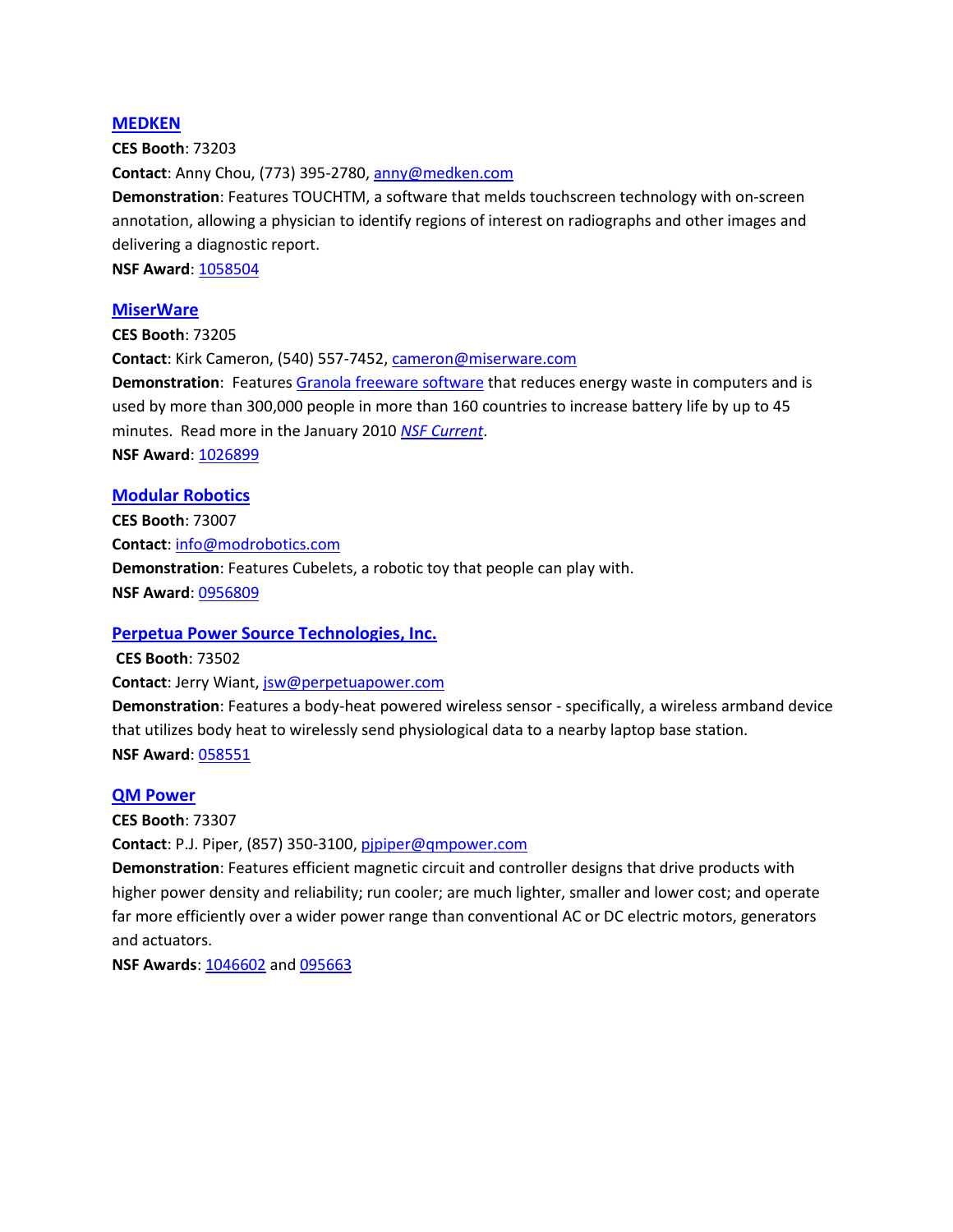# **[Quality of Life Technology Center](http://www.nsf.gov/cgi-bin/good-bye?http://www.cmu.edu/qolt/AboutQoLTCenter/PressRoom/qolt-at-ces-2012.html)**

#### **CES Booth**: 3011

**Contact**: Kristen Sabol, (412) 303-7396[, ksabol@cs.cmu.edu](mailto:ksabol@cs.cmu.edu)

**Demonstration**: Features prototypes of personal assistive robots, cognitive and behavioral coaching approaches, and human-awareness and driver-assistance technologies. Learn more about the center in the NSF-LiveScience.com **Behind the Scenes feature and [ScienceLives](http://www.nsf.gov/cgi-bin/good-bye?http://www.livescience.com/5691-paralympian-tech-people-disabilities.html)** researcher profile of researcher and paralympian Rory Cooper.

**Initial NSF Award**: [0540865](http://nsf.gov/awardsearch/showAward.do?AwardNumber=0540865)

# **[Rehabtek LLC](http://www.nsf.gov/cgi-bin/good-bye?http://www.rehabtek.com/)**

**CES Booth**: 73504 **Contact**: Yupeng Ren, (847) 853-8380[, yp-ren@rehabtek.com](mailto:yp-ren@rehabtek.com) **Demonstration**: Features advanced rehabilitation technologies and cost-wise robotic solutions for people with neurological disorders or orthopedic injuries. **NSF Awards**: [0750515](http://nsf.gov/awardsearch/showAward.do?AwardNumber=0750515) an[d 1058612](http://nsf.gov/awardsearch/showAward.do?AwardNumber=1058612)

#### **[scrible](http://www.nsf.gov/cgi-bin/goodbye?http://www.scrible.com/)**

**CES Booth**: 73407 Contact: Victor Karkar[, press@scrible.com](mailto:press@scrible.com)

**Demonstration**: Features a new iPad-optimized HTML5 web app, the first fully featured webpage annotation and online research management system for a tablet[. Press conference](http://www.nsf.gov/cgi-bin/goodbye?http://www.cesweb.org/press/events/press_event_detail.asp?ID=835) will take place on Jan. 10.

**NSF Awards**: [0810703](http://nsf.gov/awardsearch/showAward.do?AwardNumber=0810703) an[d 0958266](http://nsf.gov/awardsearch/showAward.do?AwardNumber=0958266)

#### **[Solarmer Energy, Inc.](http://www.nsf.gov/cgi-bin/good-bye?http://www.solarmer.com/)**

**CES Booth**: 73306 **Contact**: Zheng Xu, Manager of Device Engineering, [zhengx@solarmer.com](mailto:zhengx@solarmer.com) **Demonstration**: Features transparent, flexible polymer solar panels, crafted using a low-cost, highthroughput roll to roll process. **NSF Awards: [1009332](http://nsf.gov/awardsearch/showAward.do?AwardNumber=1009332) an[d 1046857](http://nsf.gov/awardsearch/showAward.do?AwardNumber=1046857)** 

# **[Sun Innovations](http://www.nsf.gov/cgi-bin/good-bye?http://www.sun-innovations.com/)**

**CES Booth**: 73102 **Contact**: Priti Shah, (510) 651-1329 x 200[, priti@sun-innovations.com](mailto:priti@sun-innovations.com) **Demonstration**: Features sun Innovations' transparent electronic display technology. See more in the NSF-LiveScience.com [Research in Action](http://www.nsf.gov/cgi-bin/good-bye?http://www.livescience.com/15506-transparent-display-technology-nsf-ria.html) feature and the September 2011 *[NSF Current](http://www.nsf.gov/news/newsletter/sep_11/index.jsp#work2)*. **NSF Awards**: [0848519](http://nsf.gov/awardsearch/showAward.do?AwardNumber=0848519) an[d 0923749](http://nsf.gov/awardsearch/showAward.do?AwardNumber=0923749)